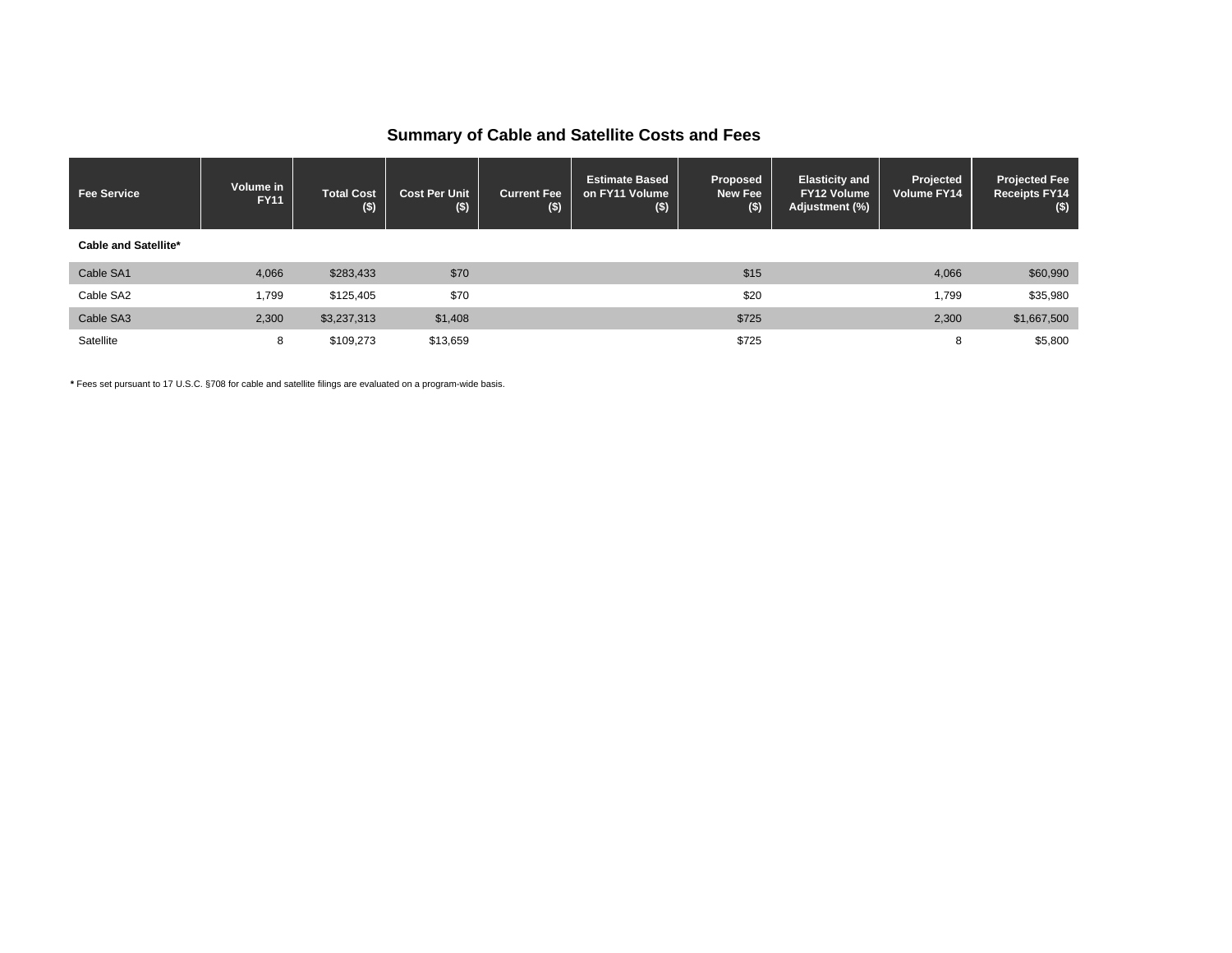## **Licensing Non-Personnel Costs**

|                                      | 2011 Spending | <b>Directly Applied</b> | <b>Remainder to Spread</b> | 2010 Spent  | 2009 Spent |
|--------------------------------------|---------------|-------------------------|----------------------------|-------------|------------|
| 2101 Regular Travel                  | \$3,823       |                         | \$3,823                    | \$7,407     | \$0        |
| 2201 Trans of Things (FedEx)         | \$959         |                         | \$959                      | \$531       | \$548      |
| 2301 Postage                         | \$3,461       |                         | \$3,461                    | \$6,970     | \$6,100    |
| 2310 Local Telephone                 | \$4,751       |                         | \$4,751                    | \$4,068     | \$4,476    |
| 2320 Long Distance                   | \$1,028       |                         | \$1,028                    | \$918       | \$772      |
| 2325 Cell Phone and Pager Service    | \$3,865       |                         | \$3,865                    | \$3,678     | \$3,743    |
| 2410 Print Inhouse                   | \$908         |                         | \$908                      | \$1,005     |            |
| 2411 Print GPO                       | \$6,532       |                         | \$6,532                    | \$9,596     | \$4,466    |
| 2433 Admin Copier                    | \$2,496       |                         | \$2,496                    | \$8,413     | \$7,822    |
| 2501 Other Serv Misc                 | \$589,415     |                         | \$589,415                  | \$1,364,171 | \$152,998  |
| <b>2508 ITS/AOC</b>                  | \$120,904     |                         | \$120,904                  | \$157,164   | \$259,762  |
| 2516 Service to LC (OH)              | \$492,449     |                         | \$492,449                  | \$456,225   | \$333,674  |
| 2518 Serv to Cop                     | \$204,617     |                         | \$204,617                  | \$203,171   | \$134,326  |
| 2520 Tuition                         | \$0           |                         | \$0                        | \$87,099    | \$850      |
| 2560 Equip Maint/2563 Software Maint | \$1,127       |                         | \$1,127                    | \$3,401     | \$906      |
| 2580 Data Base SV                    | \$7,150       |                         | \$7,150                    | \$6,978     | \$6,130    |
| 2597 FSA Fee                         | \$319         |                         | \$319                      | \$319       | \$212      |
| 2599 Transit Agency Services         | \$1,037       |                         | \$1,037                    | \$1,219     | \$1,098    |
| 2601 Office Supplies                 | \$13,847      |                         | \$13,847                   | \$15,800    | \$9,434    |
| 2680 Misc Supplies and Materials     | \$2,469       |                         | \$2,469                    |             |            |
| 3100 Books & Lib. Materials          | \$1,484       |                         | \$1,484                    | \$715       | \$196      |
| 3114 Comp. Soft./ 3146 Office Auto.  | \$1,285,666   |                         | \$1,285,666                | \$262,941   | \$1,744    |
| <b>Total</b>                         | \$2,748,307   | \$0                     | \$2,748,307                | \$2,601,789 | \$929,257  |

|                               | 11/1 and 11/2 | 10/1 and 10/2 |
|-------------------------------|---------------|---------------|
| <b>Total Satellite Income</b> | \$93.902.049  | \$95.731.487  |
| <b>Total Cable Income</b>     | \$213.670.920 | \$203.331.354 |

3-Year Average **\$2,093,118**